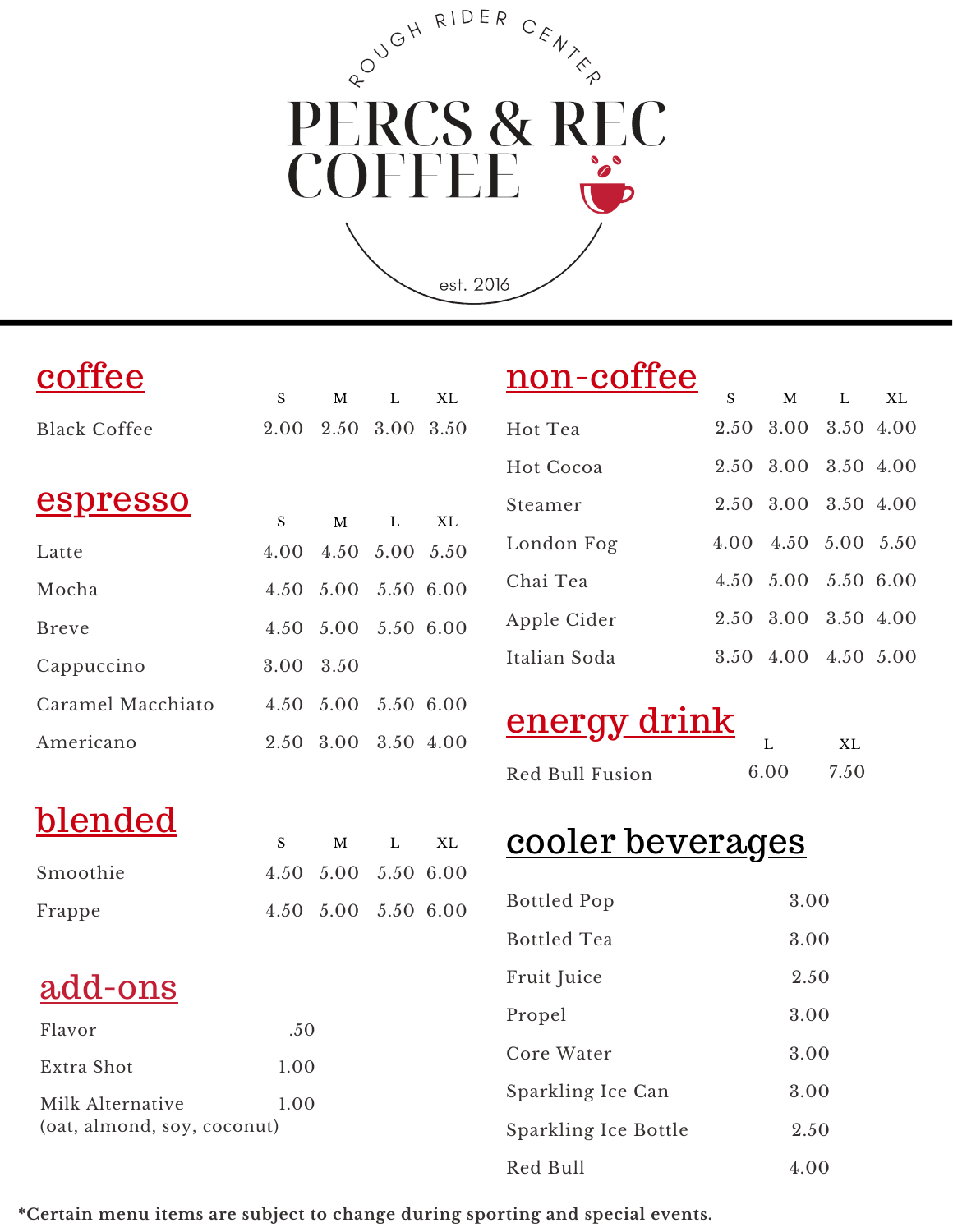# PUGH RIDER CENTER PERCS & REC  $\frac{1}{\sqrt{2}}$

est. 2016

#### **breakfast**

#### snacks & sweets

| Breakfast Sandwich     | 5.00 | Scotcharoo                 | 3.00 |
|------------------------|------|----------------------------|------|
| Oatmeal                | 3.50 | Cookie                     | 2.50 |
| Monster Muffin         | 3.00 | <b>String Cheese</b>       | 0.75 |
| Scone                  | 3.50 | Slim Jim                   | 1.75 |
| Bagel w/Cream Cheese   | 4.00 | Miss Vickie's Potato Chips | 1.50 |
|                        |      | Dutch Crunch Potato Chips  | 1.75 |
| sandwiches             |      | Trail Mix                  | 3.00 |
| Roast Beef Sandwich    | 6.50 | Kashi or Clif Bar          | 2.50 |
| Turkey or Ham Sandwich | 6.00 |                            |      |

**\*Certain menu items are subject to change during sporting and special events.**